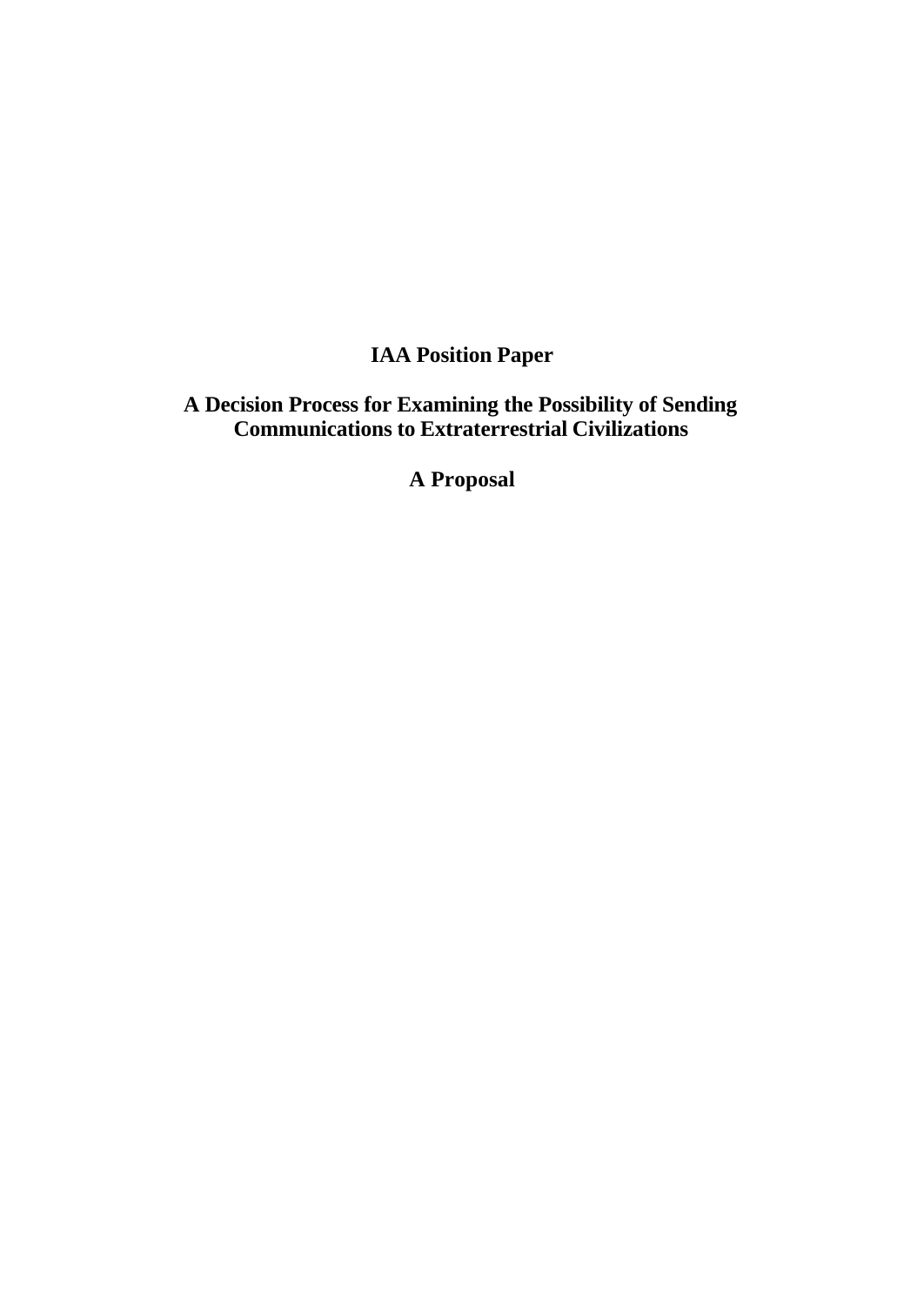Notice: The cosmic study or position paper that is the subject of this report was approved by the Board of Trustees of the International Academy of Astronautics (IAA) in charge of the governing policy. Any opinion, findings and conclusions or recommendations expressed in this report are those of the International Academy of Astronautics and do not necessarily reflect the views of the sponsoring or funding organizations. For more information about the International Academy of Astronautics, visit the IAA home pages at www.iaanet.org and www.iaaweb.org. Copyright 2005 by the International Academy of Astronautics. All rights reserved.

The International Academy of Astronautics (IAA) a non governmental organization recognized by the United Nations was founded in 1960. Since that time, IAA has brought together the world's foremost experts (1216) in the disciplines of astronautics on a regular basis to recognize the accomplishments of their peers, to explore and discuss cuttingedge issues in space research and technology, and to provide direction and guidance in the non-military uses of space and the ongoing exploration of the solar system. The purposes of the IAA, as stated in the Academy's statutes are to foster the development of astronautics for peaceful purposes, to recognize individuals who have distinguished themselves in a branch of science or technology related to astronautics, to provide a program through which the membership can contribute to international endeavors and cooperation in the advancement of aerospace science, in cooperation with national science or engineering academies. Prof. Ed. Stone is president of the International Academy of Astronautics.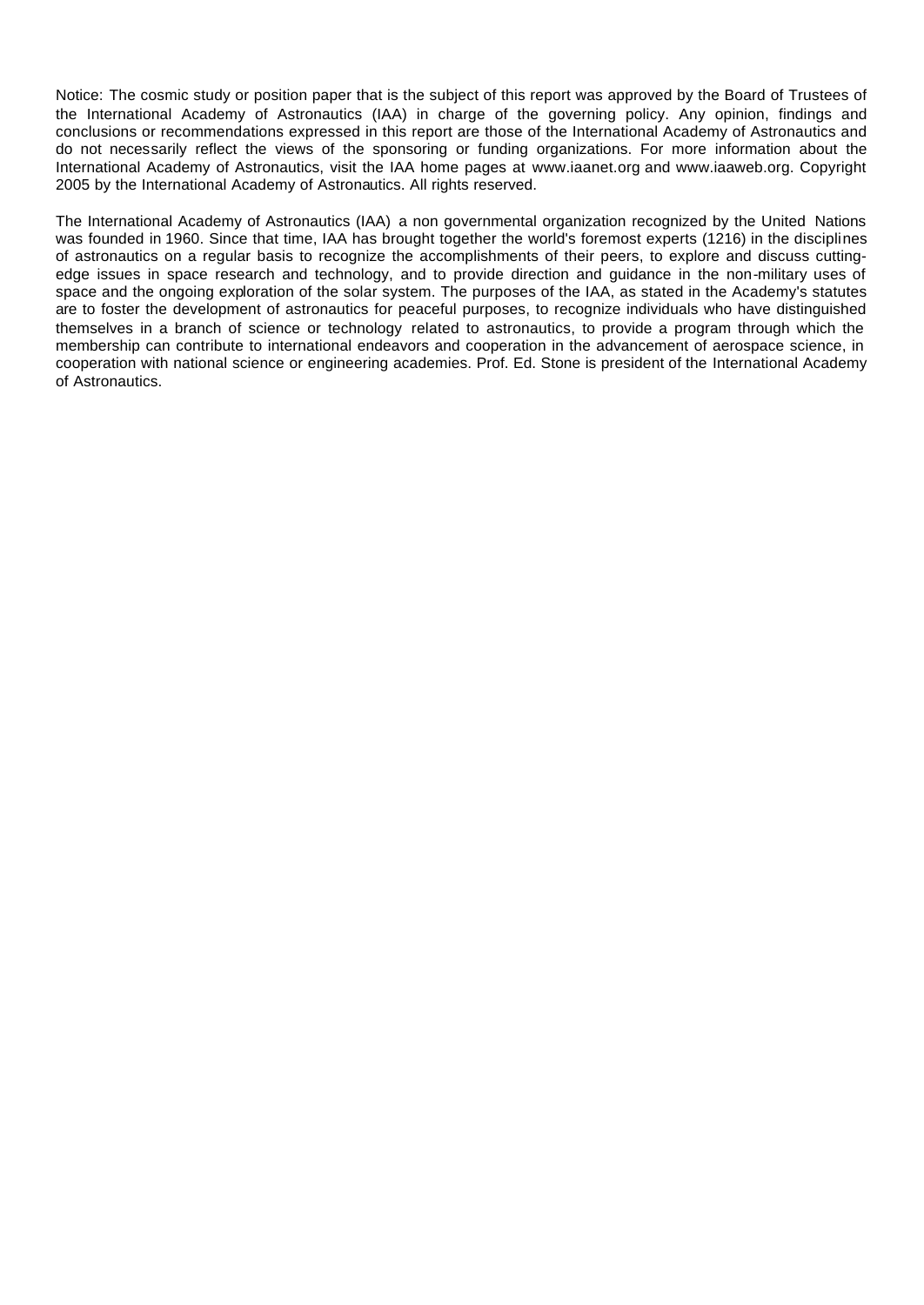#### FOREWORD

This open document is a proposal to begin serious international consultation on the question of future attempts to deliberately transmit electromagnetic signals from Earth to extraterrestrial civilizations. It was prepared over a number of years in the SETI Committee of the International Academy of Astronautics by a special subcommittee under the leadership of Michael Michaud. It has been endorsed by the Board of Trustees of the Academy, which decided to make it a formal Academy Position Paper. It has also been endorsed by the Board of Directors of the International Institute of Space Law. Both organizations consider that the questions raised in the document are of sufficient import to warrant sending it to many nations with a request that they consider bringing it to the attention of the Committee of the Peaceful Uses of Outer Space of the United Nations, for further study, and possible action, on behalf of all humankind. In September of 1996, the document was sent by the Academy to the sixty-three nations which make up this UN Committee.

John Billingham

Chairman, SETI Committee International Academy of Astronautics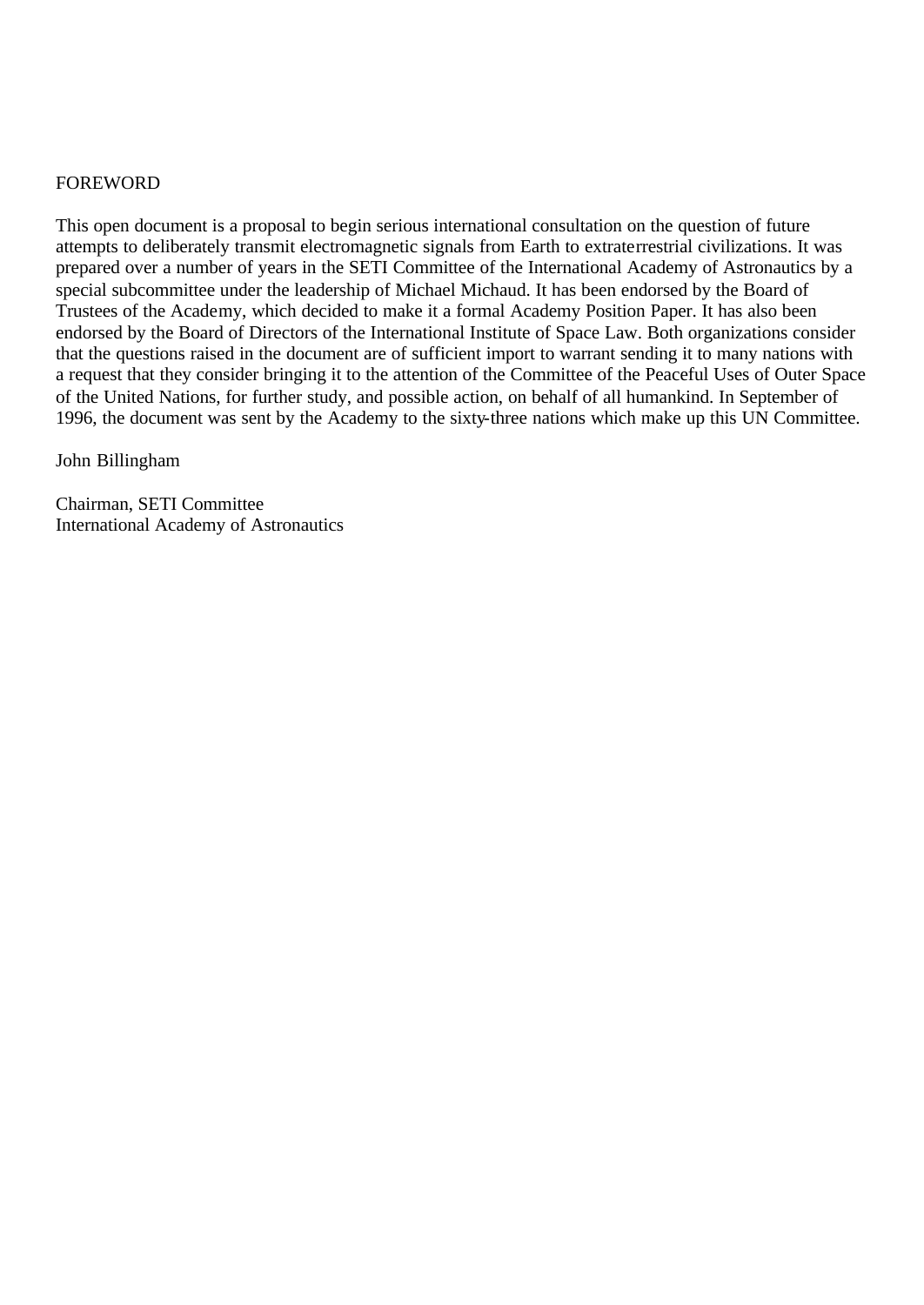## Summary

This position paper outlines an approach to an international process for deciding whether and how to send a communication to an extraterrestrial civilization.

For over thirty years, humans have used radio technology to conduct searches for evidence of extraterrestrial intelligence (ETI). Collectively, these efforts are known as the Search for Extraterrestrial Intelligence (SETI).

If SETI is successful in detecting an extraterrestrial civilization, it will raise the question of whether and how humanity should attempt to communicate with the other civilization. How should that decision be made? What should be the content of such a message? Who should decide? The same questions would apply to proposals that signals be sent in the absence of detection, in the hope that they might be detected by an extraterrestrial civilization.

The first section of this paper introduces the idea of extraterrestrial intelligent life, and describes our growing scientific and technological capabilities for SETI. The second section addresses the issue of humanity's sending a communication. The third section proposes the development of a Declaration of Principles concerning the sending of communications to extraterrestrial intelligence.

### I. The Science of SETI

Speculation about life on other worlds has a very long history, dating back at least as far as Classical Greece. The Copernican revolution, which displaced the Earth from the center of the universe, accelerated speculation about intelligent life elsewhere, as other worlds came to seem more equal to our own1. Subsequent advances in astronomy and the study of evolution have made it seem more probable that life, including intelligent life, may be widespread in the universe. The central hypothesis of SETI is that we have the means to detect evidence of extraterrestrial civilizations, particularly the electromagnetic signals they may emit.

In 1959, Giuseppi Cocconi and Philip Morrison, noting the existence of powerful radio telescopes, proposed that a search be made at frequencies near the hydrogen line (21 centimeters)2. In 1960, the American radio astronomer Frank Drake independently carried out the first search using a radio telescope, aiming at two nearby stars3. Since then, about sixty other searches have been carried out by American, Russian, Canadian, French, and Argentine astronome rs, though without detecting credible evidence of ETI4.

Within the radio spectrum, there is a region known as the free space microwave window, between 1 gigahertz and 60 gigahertz. This is the quietest region of the radio spectrum; it is the region in which it is easiest to detect a faint radio signal emanating from another civilization against the noise of the natural background. The 21 centimeter line is at the low frequency end of this window. Most radio searches for ETI have concentrated on this region of the radio spectrum.

While the scientific and technological sophistication of these searches has grown in recent years, the central strategy of SETI remains to listen. However, proposals also have been made to send our own signals in the hope that they will be detected by another civilization and will generate a response. Whichever strategy we pursue, our improving capabilities are making detection more likely.

The signal we detect could range from a simple carrier wave conveying little information to a message rich in information. The signal could have been transmitted to attract the attention of other civilizations, or we might "overhear" internal communications of the other civilization. In either case, we would know for the first time that we are not alone. Our conception of the universe and our future as a species surely would change, as it did after the Copernican revolution. Information from the other civilization could have a significant impact on our science and our culture.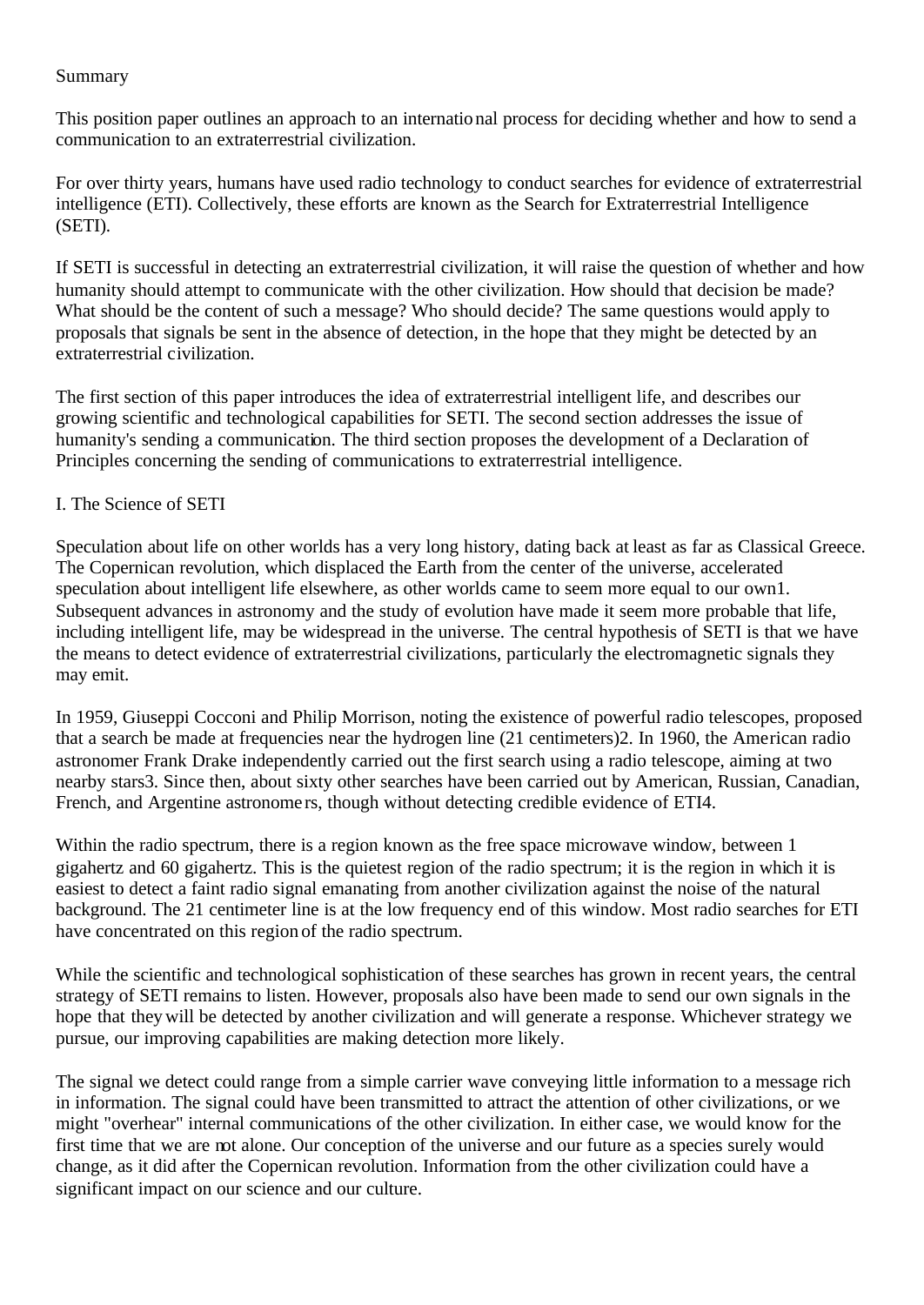Ten years ago, the SETI Committee of the International Academy of Astronautics began discussing the question of what Humankind should do after a detection. One result of these exchanges was a series of papers in a Special Issue of Acta Astronautica, entitled "SETI Post Detection Protocol".5 The discussions also led to the formulation of a "Declaration of Principles Concerning Activities Following the Detection of Extraterrestrial Intelligence" (see Annex I, page 6, for full text). This document, which is intended for voluntary agreement among researchers, has been endorsed by six international space and astronomy organizations. While most of the principles in the Declaration deal with the dissemination of knowledge of the discovery, one principle deals with the question of sending a communication in response to the discovery.

# II. Sending a Communication from Earth

Detecting a signal from an extraterrestrial civilization would raise an important question: should we humans send a message back to the civilization that we have detected, a "response from Earth"? This issue also has been examined by a number of interested persons during recent years, notably in the SETI Committee of the International Academy of Astronautics. Proposals to send messages to attract the attention of other civilizations we have not yet detected (sometimes called "active SETI") raise essentially the same question6.

One approach would be to make no effort to prepare for this eventuality, addressing the question at the time of a discovery. Another approach is to begin to address the question now, even in the absence of confirmed evidence of extraterrestrial intelligence. Such a discussion could lead to the development of an agreement or procedure on this issue.

Principle 8 of the Declaration of Principles Concerning Activities Following the Detection of Extraterrestrial Intelligence states that "No response to a signal or other evidence of extraterrestrial intelligence should be sent until appropriate international consultations have taken place. The procedures for such consultations will be the subject of a separate agreement, declaration, or arrangement."

The substance of such a response has been discussed by several authors in recent years. In the mid-1980s, Goodman and Ney proposed international agreements on this issue7, and Goldsmith proposed that the International Astronautical Federation and the International Astronomical Union create a committee to attempt to reach a consensus on an international "reply from Earth."8 More recently, Michaud et al. have proposed that an agreement be developed creating an international process by which the species would decide whether and how to reply if a detection is made9.

However one chooses to address this issue, an array of questions emerges. One is whether it is worth the expenditure of any significant effort to address the question now. It could be years, decades, or even centuries before we detect a signal, if we ever do. Despite this uncertainty, the fact remains that we could detect a signal in the near future, particularly because of the increased scale and sensitivity of SETI searches.

If we decide that this question is worth addressing, how should we go about it? Should we make a decision in advance of a detection that humanity should or should not send a message? Should we attempt to design a generic response, or should we wait until we have a signal to analyze? If we decide to send a message, what should be its content? Should humanity respond as one, or with many different messages from separate nations or organizations? Who should decide on these questions?

The issues involved in sending messages to extraterrestrial civilizations raise profound philosophical and political questions. These questions are of such weight for the future of our own civilization as to merit extensive discussion, perhaps over a period of many years.

There also is the question of the institutional context for such discussions. Clearly, sending a message to another civilization is more than just a scientific research project; it is a policy question that should be addressed by policy bodies. The most universal of existing international policy bodies is the United Nations; ultimately, it would seem appropriate for the issue to be addressed there, beginning with the Committee on the Peaceful Uses of Outer Space (COPUOS). However, given their existing agendas of more politically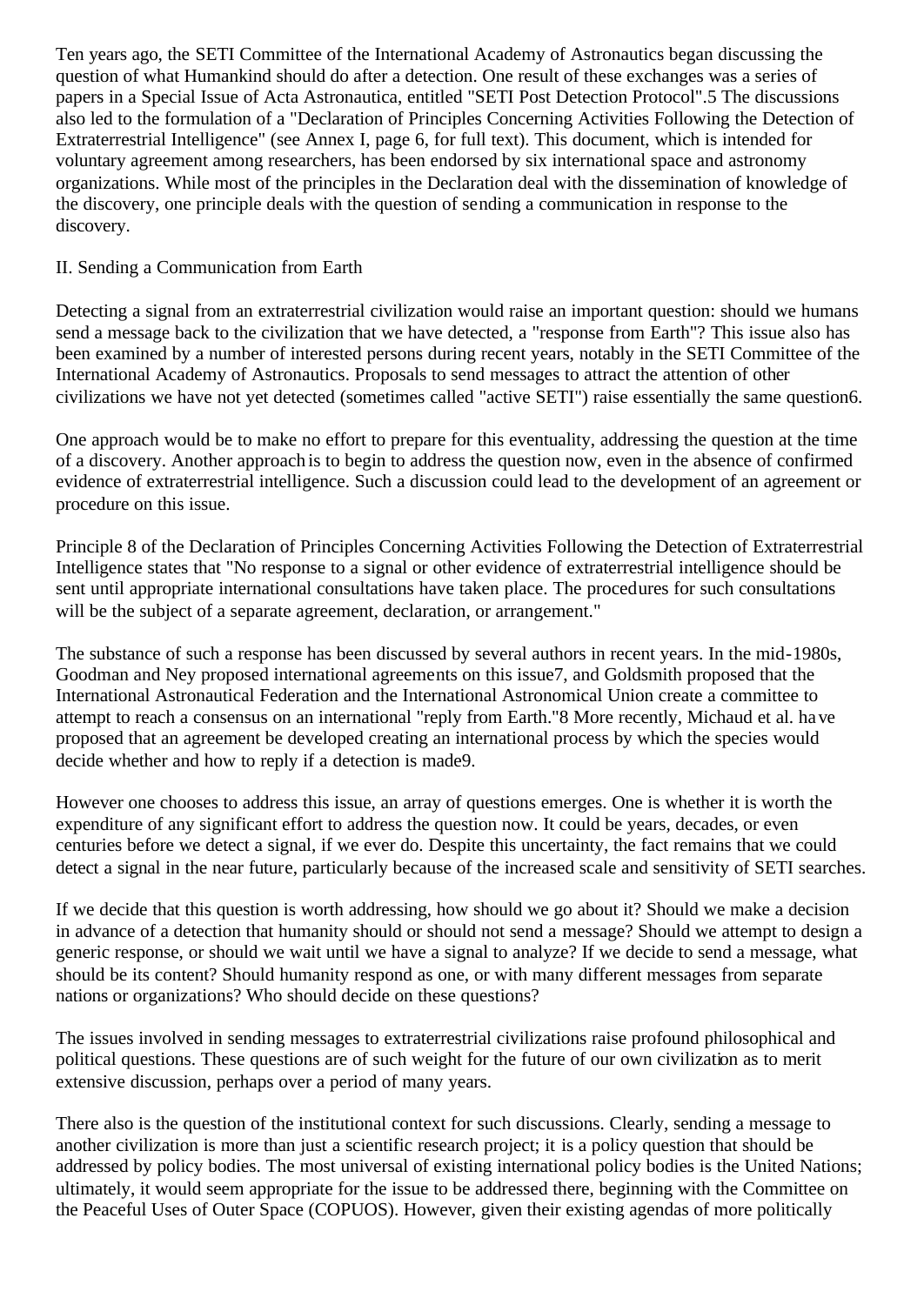pressing issues, United Nations bodies would be unlikely to give much attention to SETI issues in advance of a confirmed detection of a signal.

The initial work could begin outside the United Nations, perhaps in interested non-governmental bodies. As a starting point, the International Academy of Astronautics, in consultation with the International Institute of Space Law, has developed, as part of this proposal (See III below), a draft agreement or declaration of principles for consideration by others. In the initial stages, this draft agreement or declaration could be a focal point for discussion rather than a finished, formal document. Many mechanisms can be used to stimulate discussion, including workshops, public debates, university seminars, and media coverage. This implies a long, complex process that is unlikely to produce a quick agreement. Given the magnitude of the questions involved, it will be important to allow time for the development of some degree of consensus.

International non-governmental organizations cannot themselves introduce matters for discussion by COPUOS; only member governments can do this. If a draft agreement or declaration were developed, one or more of the member governments would have to be persuaded to introduce it. This draft could then be considered by the United Nations, through the COPUOS, and might be endorsed by the COPUOS and the General Assembly as international policy.

Periodic reports or presentations by interested non-government bodies to the COPUOS would be useful to keep governments informed and to facilitate subsequent approval of a draft declaration. If a signal were received and confirmed, the COPUOS might be willing to devote more time and attention to the issue and to texts.

III.A Draft Declaration of Principles Concerning Sending Communications to Extraterrestrial Intelligence

Rather than trying to decide the substance of our decisions in advance, it may be more fruitful to focus on the process by which the human species as a whole might decide whether and how to send a message. It probably is premature to try to develop the text of a formal international agreement on the subject. However, this is not the only option. A technique used with some success in the United Nations system is to first address issues through the development of non-binding declarations of principles. For example, the Outer Space Treaty of 1967 originated from such a declaration. A declaration of principles could establish consensus on procedures enabling all humans, through appropriate representatives, to participate in the making of decisions on the sending of communications to an extraterrestrial civilization.

As a starting point for discussion, the draft agreement or declaration might include the following basic principles:

The decision on whether or not to send a message to extraterrestrial intelligence should be made by an appropriate international body, broadly representative of Humankind.

If a decision is made to send a message to extraterrestrial intelligence, it should be sent on behalf of all Humankind, rather than from individual States or groups.

The content of such a message should be developed through an appropriate international process, reflecting a broad consensus.

Annex 2 presents a proposed text of a declaration of principles on the sending of a communication to extraterrestrial intelligence. This is simply a draft, to be revised as necessary in later discussions. However, it provides a starting point for an important and intellectually exciting debate with potentially profound consequences.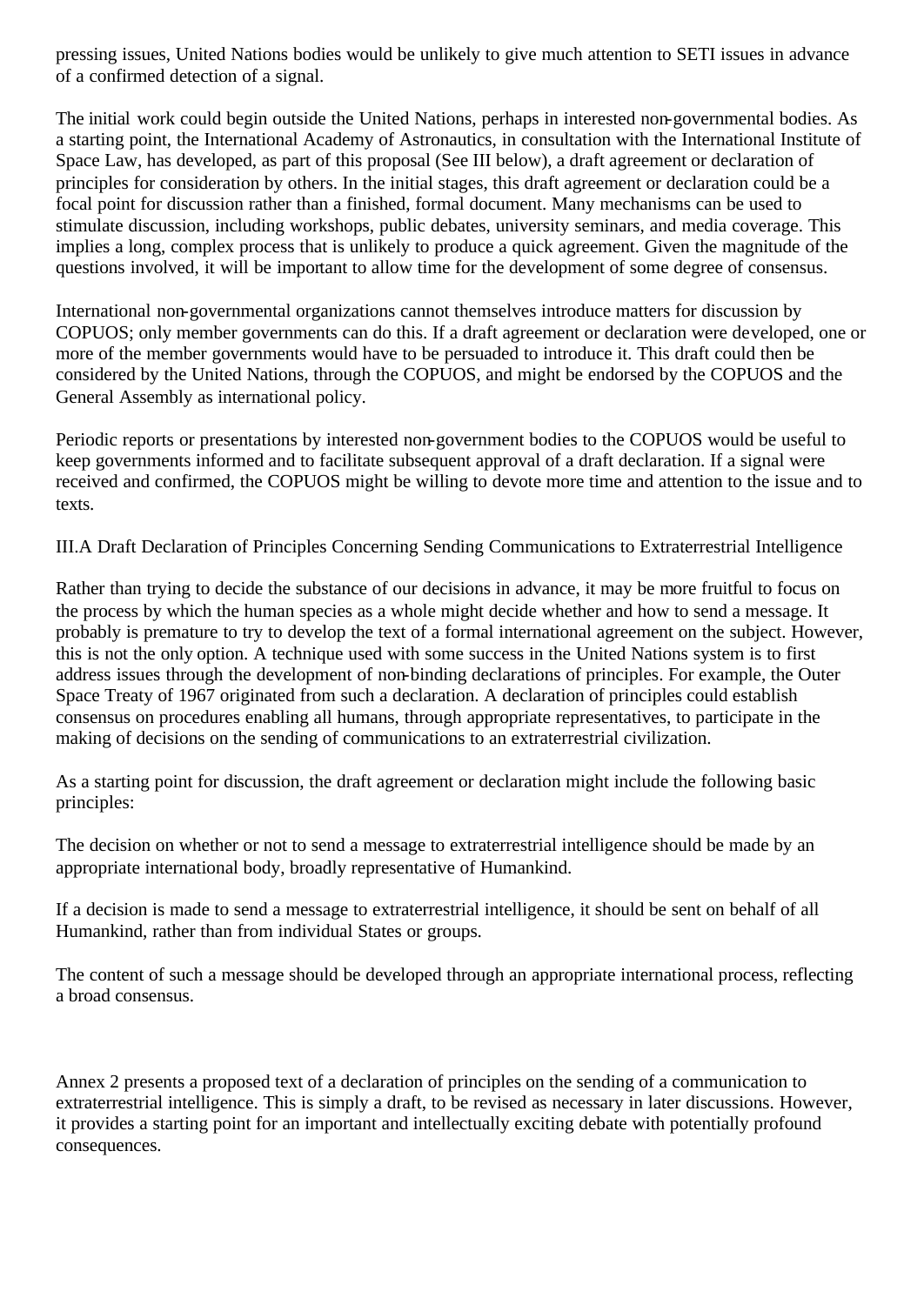#### Annexes

Annex 1: Declaration of Principles Concerning Activities Following the Detection of Extraterrestrial Intelligence

Annex 2: Draft Declaration of Principles Concerning Sending Communications with Extraterrestrial Intelligence

#### References

An elegant overview of the extraterrestrial life debate is provided by Karl S. Guthke in The Last Frontier: Imagining Other Worlds, from the Copernican Revolution to Modern Science Fiction. Cornell University Press, Ithaca and London (1990).

G. Cocconi and P. Morrison, "Searching for Interstellar Communications," Nature, Vol. 184, pp. 844-846 (1959).

F.D. Drake, "Project Ozma." Physics Today, Vol. 14, pp. 40-46 (1961).

For recent surveys of SETI activities, see D. Goldsmith, "SETI: The Search Heats Up." Sky and Telescope, pp. 141-143 (Feb. 1988), and J.C. Tarter, "SETI Observations Worldwide." The Search for Extraterrestrial Life: Recent Developments, M.G. Papagiannis (Ed.), Reidel, Dordrecht, The Netherlands, pp. 271-290 (1985).

See "SETI Post-Detection Protocol," a Special Issue of Acta Astronautica, Vol. 21, No. 2, J.C. Tarter and M.A. Michaud (Eds.) (Feb. 1990).

See, for example, G.A. Lemarchand and D.E. Tarter, "Active Search Strategies and the SETI Protocols: Is There a Conflict?" Space Policy , Vol. 10, No. 2, pp. 134-142 (May 1994).

See A.E. Goodman, "Diplomacy and the Search for Extraterrestrial Intelligence." Acta Astronautica, Vol. 21, No. 2, pp. 137-142 (Feb. 1990), and P. Ney, "An Extraterrestrial Contact Treaty?" Journal of the British Interplanetary Society, Vol. 38, pp. 521-522 (1985).

D. Goldsmith, "Who Will Speak For Earth?" Acta Astronautica, Op. Cit., pp. 149-151.

M.A. Michaud, J. Billingham, and J.C. Tarter, "A Reply From Earth: A Proposed Approach to Developing a Message From Humankind to Extraterrestrial Intelligence." Presented at the 41st Congress of the International Astronautical Federation, Dresden, Germany (October 1990). Published in Special Issue of Acta Astronautica, Vol. 26, No. 3/4, pp. 295-297 (1992)

The following additional references have been added since the Position Paper was originally prepared.

D.E. Tarter, "Reply Policy and Signal Type: Assumptions Drawn from Minimal Source Information." Presented at the 46th Congress of the International Astronautical Federation, Oslo, Norway (October 1995). To be published in a future Special Issue of Acta Astronautica on SETI.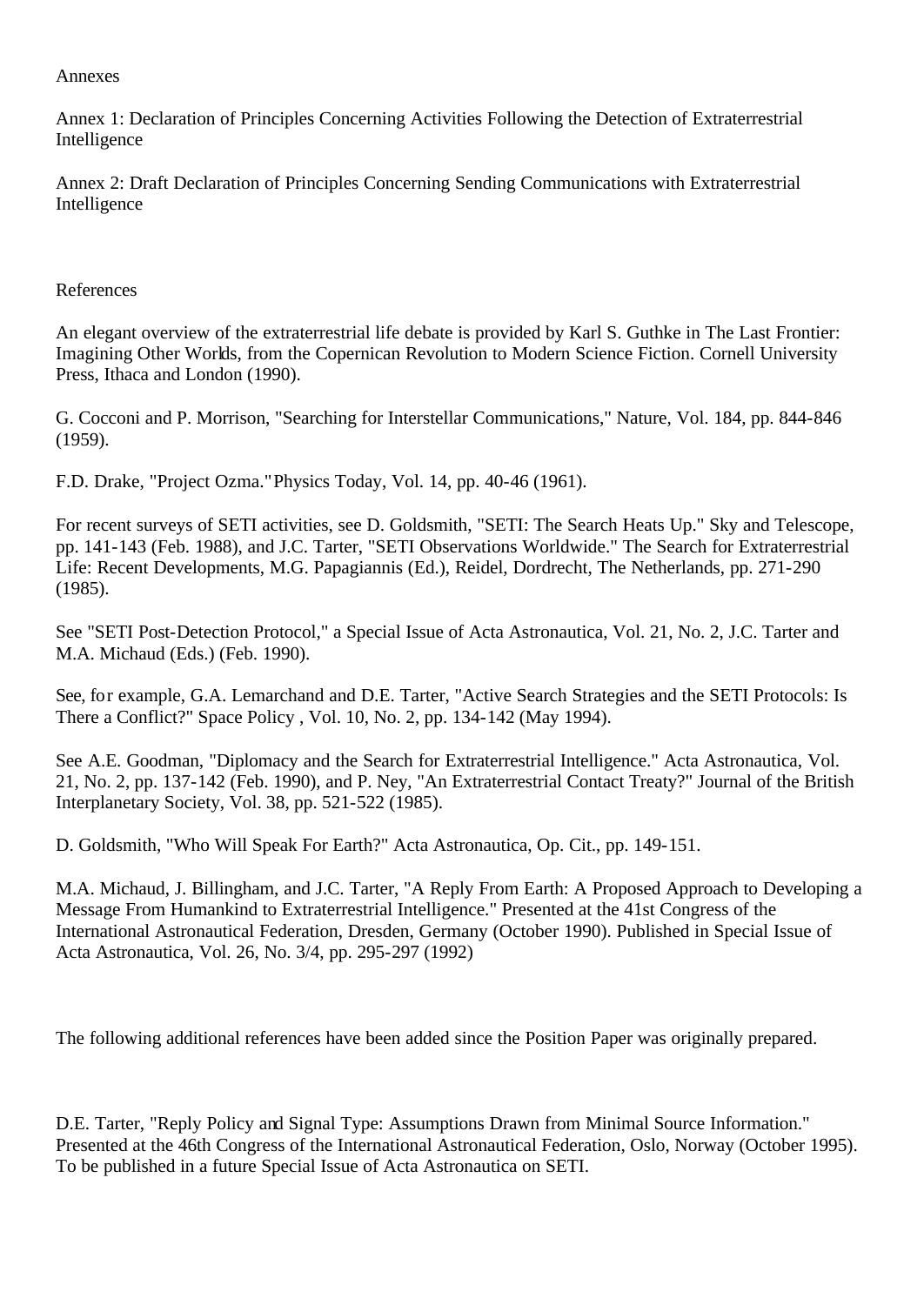J. Billingham, "SETI Post-Detection Protocols: What do you do after Detecting a Signal?" Third Decennial US-USSR Conference on SETI, August 5-9, 1991, Astronomical Society of the Pacific Conference Series, Vol. 47, G. Seth Shostak, (Ed), pp. 416-424 (1993).

I. Almar, "The Consequences of a Discovery: Different Scenarios." Progress in the Search for Extraterrestrial Life, Astronomical Society of the Pacific Conference Series, Vol. 74, G. Seth Shostak (Ed.), pp. 499-505 (1995).

D.E. Tarter, "Interpreting and Reporting on a SETI Discovery." Space Policy, pp. 137-148 (May 1992).

P. Ney, "An Extraterrestrial Contact Treaty?" J. Brit. Interplanetary Society, Vol. 38, pp. 521-522 (1988).

P. Davies, "Are We Alone?" Philosophical Implications of the Discovery of Extraterrestrial Life, Basic Books, New York (1995).

J. Billingham et al. (Eds.) Social Implications of Detecting an Extraterrestrial Civilization. A report of the Workshops on the Cultural Aspects of SETI. To be published. Available in preprint form from the SETI Institute, 2035 Landings Drive, Mountain View, CA 94043 USA.

D. Vakoch, "Constructing Messages to Extraterrestrials: An Exosemiotic Perspective." Paper presented at 46th IAF Congress in Oslo, Norway (October 2-6, 1995). To be published in special issue of Acta Astronautica.

D. Vakoch, "The Dialogic Model: Representing Human Diversity in Messages to Extraterrestrials." Paper presented at 46th IAF Congress in Oslo, Norway (October 2-6, 1995). To be published in special issue of Acta Astronautica.

Annex 1

April 1989, Paris, France, 2 pages. This declaration, endorsed by more than 15 international organizations, is presented below.

Declaration of Principles Concerning Activities Following the Detection of Extraterrestrial Intelligence

We, the institutions and individuals participating in the search for extraterrestrial intelligence, recognizing that the search for extraterrestrial intelligence is an integral part of space exploration and is being undertaken for peaceful purposes and for the common interest of all mankind, inspired by the profound significance for mankind of detecting evidence of extraterrestrial intelligence, even through the probability of detection may be low, recalling the treaty on Principles Governing the Activities of States in the Exploration and Use of Outer Space, Including the Moon and Other Celestial Bodies, which commits States Parties to that Treaty to inform the Secretary General of the United Nations as well as the public and the scientific community, to the greatest extent feasible and practicable, of the nature, conduct, location and results of their space exploration activities (Article XI), recognizing that any initial detection may be incomplete or ambiguous and thus require careful examination as well as confirmation, and that it is essential to maintain the highest standards of scientific responsability and credibility,

Agree to observe the following principles for disseminating information about the detection of extraterrestrial intelligence:

Any individual, public or private research institution, or governmental agency that believes it has detected a signal from or other evidence of extraterrestrial intelligence (the discoverer) should seek to verify that the most plausible explanation for the evidence is the existence of extraterrestrial intelligence rather than some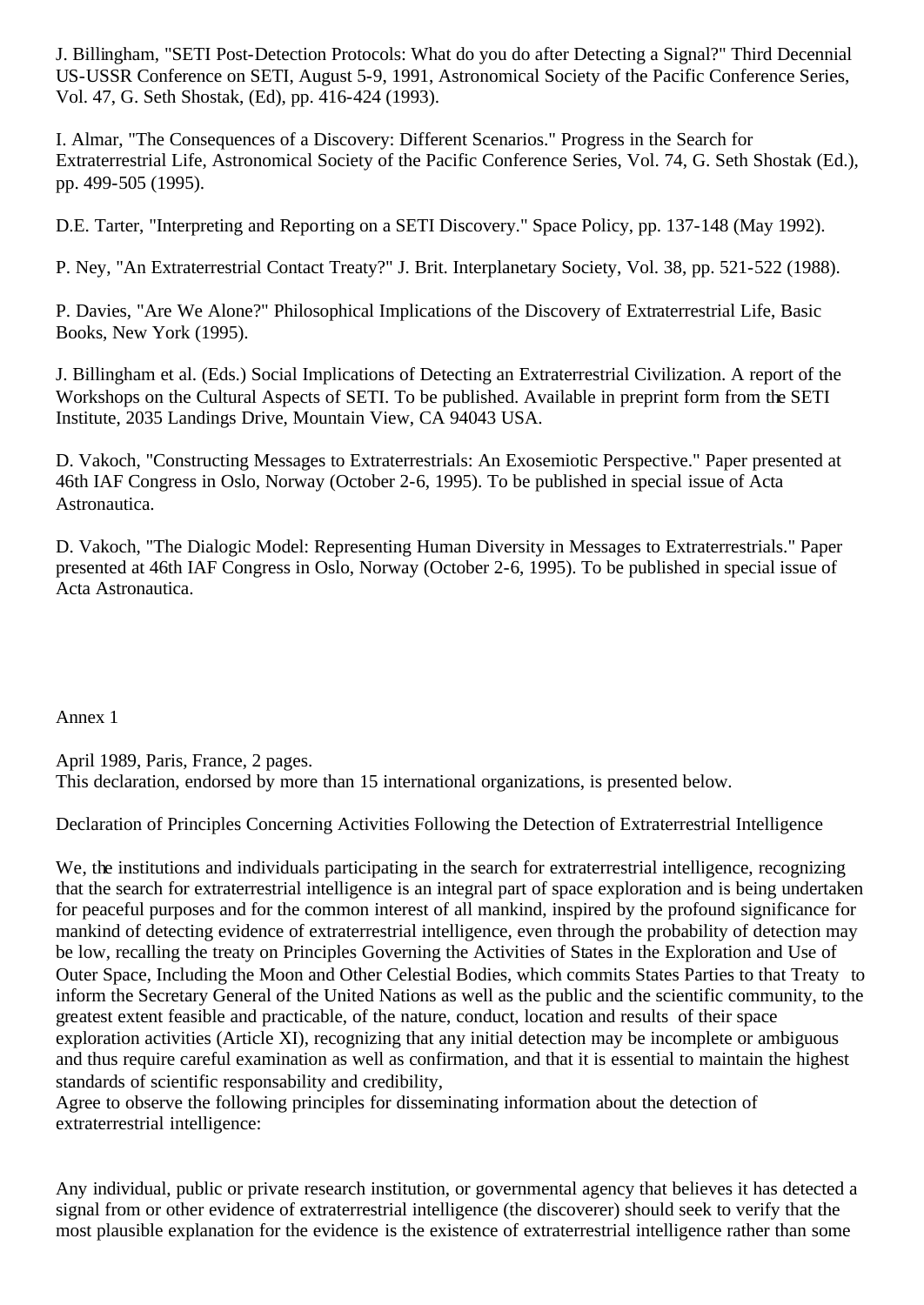other natural phenomenon or anthropogenic phenomenon before making any public announcement. If the evidence cannot be confirmed as indicating the existence of extraterrestrial intelligence, the discovery may disseminate the information as appropriate to the discovery of any unknown phenomenon.

Prior to making a public announcement that evidence of extraterrestrial intelligence has been detected, the discovery should promptly inform all other observers or research organizations that are parties to this declaration, so that those other parties may seek to confirm the discovery by independant observations at other sites and so that a network can be established to enable continuous monotoring of the signal phenomenon until it is determined whether this information is or is not credible evidence of the existing of extraterrestrial intelligence. The discoverer should inform his/her or its relevant national authorities.

After concluding that the discovery appears to be credible evidence of extraterrestrial intelligence, and after informing other parties to this declaration, the discoverer should inform observers throughout the world through the Central Bureau for Astronomical Telegrams of the International Astronomical Union, and should inform the Secretary General of the United Nations in accordance with Article XI of the Treaty on Principles Governing the Activities of States in the Exploration and Use of Outer Space, Including the Moon and Other Celestial Bodies. Because of their demonstrated interest in and expertise concerning the question of the existence of extraterrestrial intelligence, the discoverer should simulaneously inform the following international institutions of the discovery and should provide them with all pertinent data and recorded information concerning the evidence: the International Academy of Astronautics, the International Telecommunication Union, Commission 51 of the International Astronomical Union, the Committee on Space Research, of the International Council of Scientific Unions, the International Institute of Space Law, the International Astronautical Federation and Commission J of the International Radio Science Union.

A confirmed detection of extraterrestrial intelligence should be disseminated promptly, openly, and widely through scientific channels and public media, observing the procedures in this declaration. The discoverer should have the privilege of making the first public announcement.

All data necessary for confirmation of detection should be made available to the international scientific community through publications, meetings, conferences, and other appropriate means.

The discovery should be confirmed and monitored and any data bearing on the evidence of extraterrestrial intelligence should be recorded and stored permanently to the greatest extend feasible and practicable, in a form that will make it available for further analysis and interpretation. These recording should be made available to the international institutions listed above and to members of scientific community for further objective analysis and interpretation.

If the evidence of detection is the form of electromagnetic signals, the parties to this declaration should seek international agreement to protect the appropriate frequencies by exercising procedures available through the International Telecommunication Union. Immediate notice should be sent to the Secretary General of the ITU in Geneva, who may include a request to minimize transmissions on the relevant frequencies in the Weekly Circular. The Secretariat, in conjunction with advice of the Union's Administrative Council, should explore the feasibility and utility of convening an Extraordinary Administrative Radio Conference to deal with the matter, subject to the opinion of the members Administration of the ITU.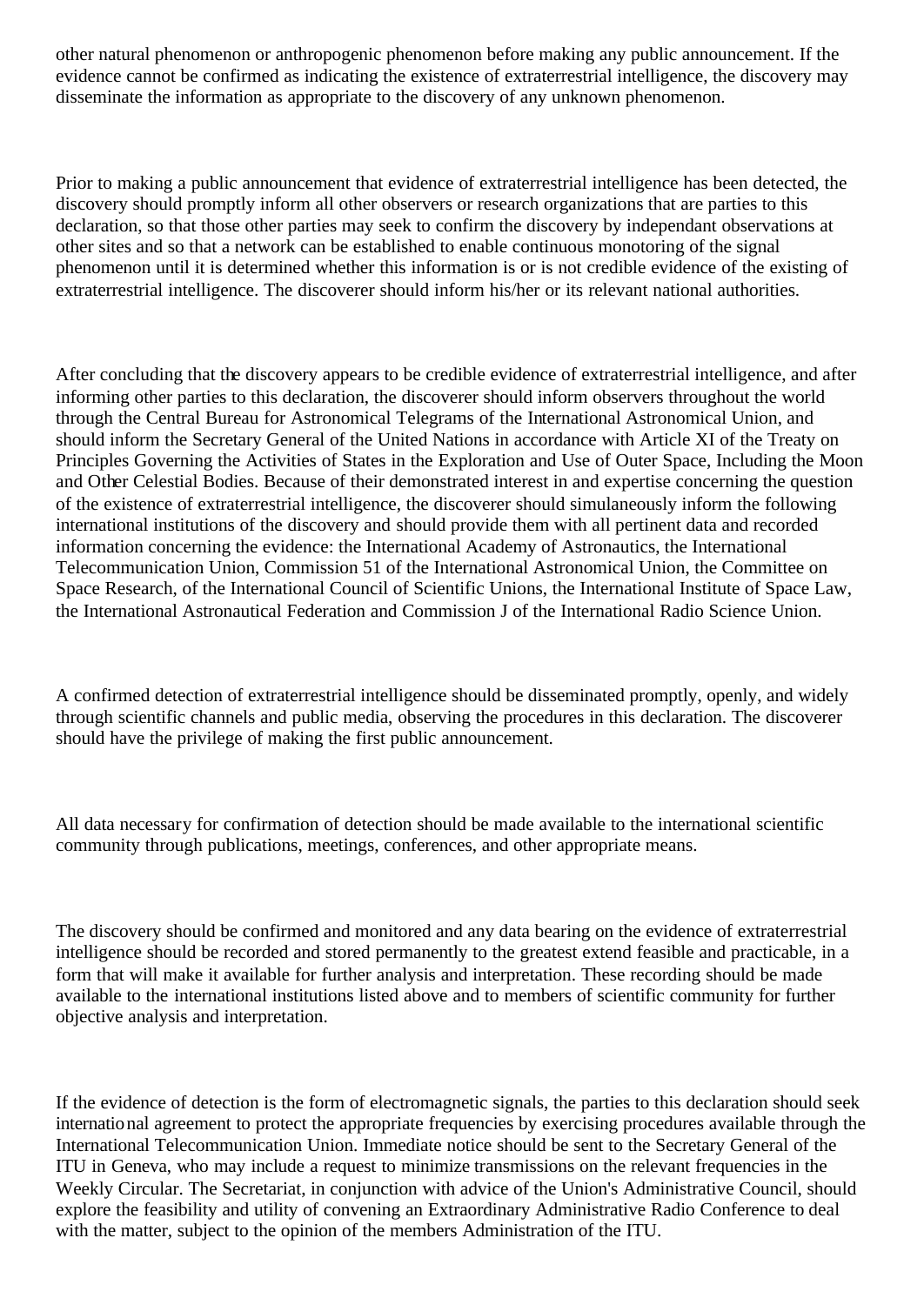No response to a signal or other evidence of extraterrestrial intelligence should be sent until appropriate international consultations have to take place. The procedures such consultations will be the subject of a separate agreement, declaration or arrangement.

The SETI Committee of the International Academy of Astronautics, in coordination with Commission 51 of the International Astronomical Union, will conduct a continuing review of procedures for the detection of extraterrestrial intelligence and the subsequent handling of the data. Should credible evidence of extraterrestrial intelligence be discovered, an international committee of scientists and other experts should be established to serve as a focal point for continuing analysis of all observational evidence collected in the aftermath of the discovery, and also provide advice on the release of information to the public. This committee should be constituted from representatives of each international institution listed above and such other members as the committee may deem necessary. To facilitate the convocation of such a committee at some unknown time in the future, the SETI Committee of the International Academy of Astronautics should initiate and maintain a current list of willing representatives from each of the international institutions listed above, as well as other individuals with relevant skills, and should make that list continuously available through the Secretariat of the International Academy of Astronautics. The International Academy of Astronautics will act as the Depository for this declaration and will annually provide a current list of parties to all the parties to this declaration.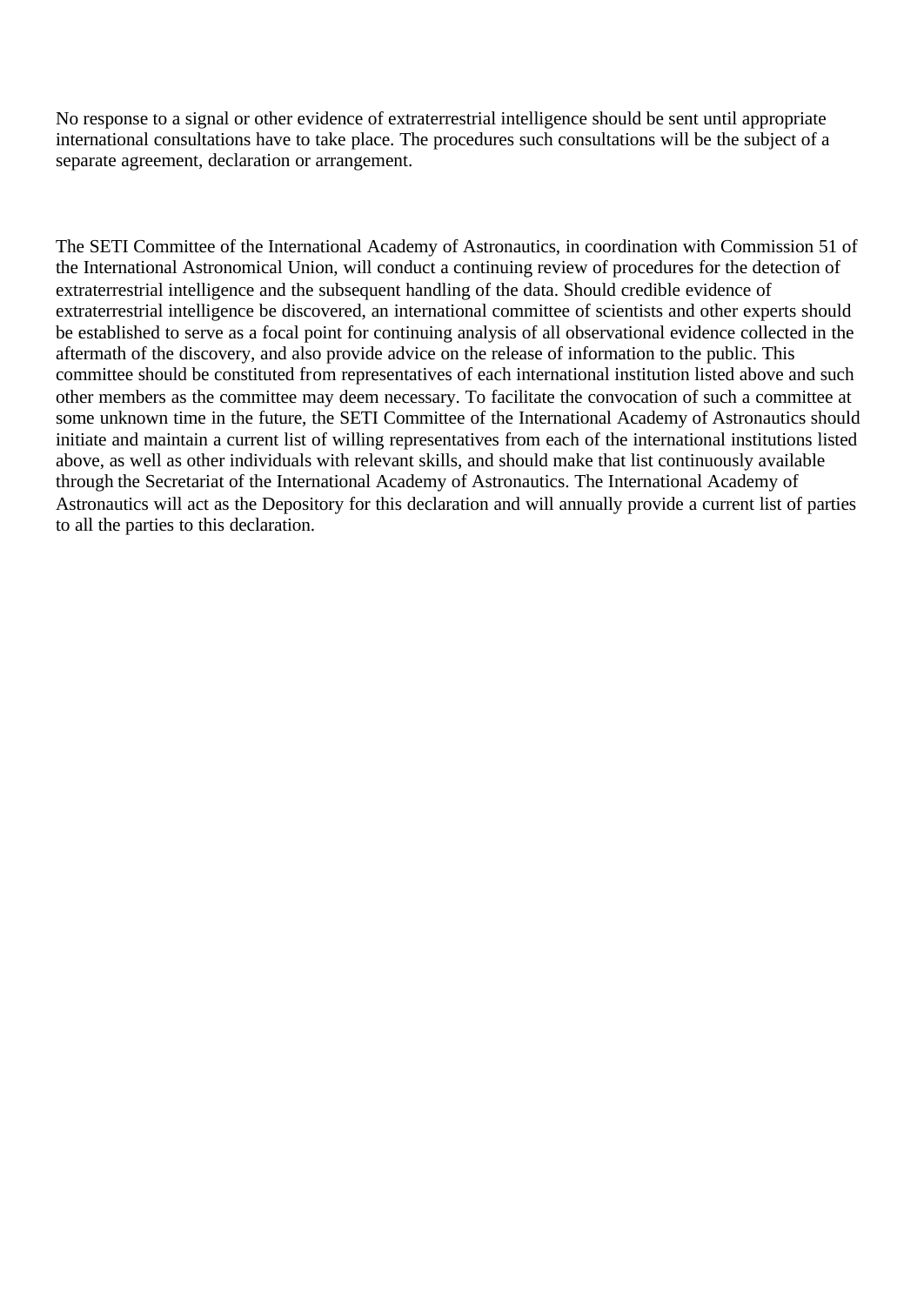Annex 2 Draft Declaration of Principles Concerning the Sending of Communications to Extraterrestrial Intelligence

The States participating in this Declaration,

Recognizing that a scientific search for evidence of extraterrestrial intelligence is being conducted with increasingly effective means,

Acknowledging the possibility of discovering such evidence,

Recognizing the potentially profound importance of such a discovery for Humankind,

Noting the existence of procedures for the verification and announcement of a detection of evidence of extraterrestrial intelligence,

Conscious of the question of whether and how Humankind should send a communication to extraterrestrial intelligence,

Desiring to establish an orderly process for dealing with that question,

Agree to the following Principles:

I

International consultations should be initiated to consider the question of sending communications to extraterrestrial civilizations.

## II

Consultations on whether a message should be sent, and its content, should take place within the Committee on the Peaceful Uses of Outer Space of the United Nations and within other governmental and nongovernmental organizations, and should accomodate participation by qualified, interested groups that can contribute constructively to these consultations.

#### III

These consultations should be open to participation to all interested states and should be intended to lead to recommendations reflecting a consensus.

## IV

The United Nations General Assembly should consider making the decision on whether or not to send a message to extraterrestrial intelligence, and on what the content of that message should be, based on recommandations from the Committee on the Peaceful Uses of Outer Space and from governmental and non-governmental organizations.

V

If a decision is made to send a message to extraterrestrial intelligence, it should be sent on behalf of all Humankind, rather than from individual States.